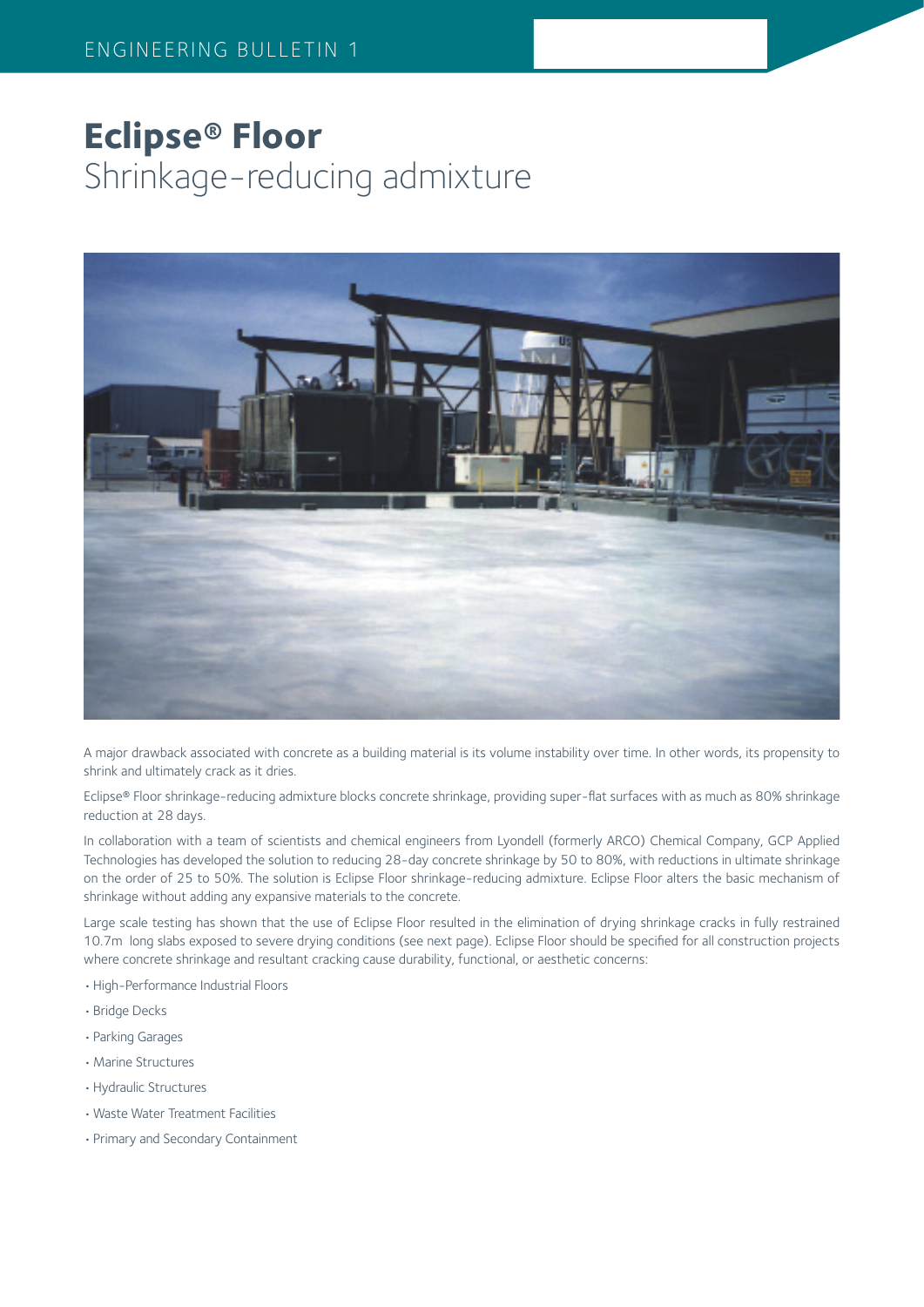Eclipse Floor has received certification by the National Sanitation Foundation (NSF) stating that it conforms to the requirements of NSF 61 – Drinking Water System Components – Health Effects. NSF is an important consideration when designing containment structures for potable water.

# **Why Concrete Cracks**

In order to understand the full impact of this innovative concrete admixture and how it will change the way concrete is specified, it is important to review the properties of concrete and why concrete cracks, or until now, why it was always believed that all concrete cracks.

## **The Mechanism of Shrinkage and Cracking**

The portion of the concrete that shrinks is the cement paste. Certain porous aggregates may experience small amounts of drying shrinkage on their own (i.e., the aggregate as a separate component will undergo some minor shrinkage as it dries out), but the magnitude of this shrinkage is minor in comparison to that of the paste and is not an issue for normal weight concrete. Cement paste shrinks as it loses moisture due to the surface tension of water and the menisci that are formed in the pore spaces in the paste, as illustrated in Figures 1A, 1B, and 1C.

The surface tension of water in partially filled pores pulls inward on the walls of the pore spaces, as shown in Figure 1C. The concrete responds to these internal forces by shrinking. The amount of shrinkage for any cement paste is primarily a function of the water-to-cement ratio of the paste, but it may also be affected by cement type, cement fineness, and any other ingredients which alter the pore size distribution. Eclipse Floor works to reduce shrinkage by reducing the surface tension of the water in all the filled spaces in the concrete.

Aggregate in concrete actually acts as an internal restraint to the shrinkage of the paste. The amount of shrinkage in concrete is a function of the shrinkage of the paste, the volume fraction of paste, the stiffness of the aggregate and the strength of the bond between the paste and aggregate. So although the shrinkage of the paste is the primary cause of concrete shrinkage, the restraining properties of the aggregate can have a substantial impact. Cases have been documented where, in otherwise identical mixtures, the substitution of one aggregate type will result in twice as much concrete shrinkage as another aggregate type of exact same size and grading.

Whether or not concrete cracks due to shrinkage is a very complex matter involving the rate of shrinkage, the level of restraint, the creep properties, the modulus of elasticity, and the tensile strength of the concrete. The ultimate level of shrinkage alone is rarely sufficient for predicting cracking performance, although it can be a key indicator.

#### **Ice Cream Factory — Comparison Testing**



A converted 1920s ice cream factory in Cambridge, MA was the site for a fullscale restrained shrinkage test in a controlled environment. Two highly restrained slabs of identical composition, with the exception of Eclipse Floor, were placed and monitored for over 36 months.



This close-up shows how test slabs were restrained by heavy steel-reinforced pre-conditioned bottom bases.



Side-by-side comparison (after 24 months) shows long-term performance of Eclipse Floor vs. the reference. The reference cracked in 2 months (at right). The slab containing Eclipse Floor is crack free (at left) after more than three years of continuous drying.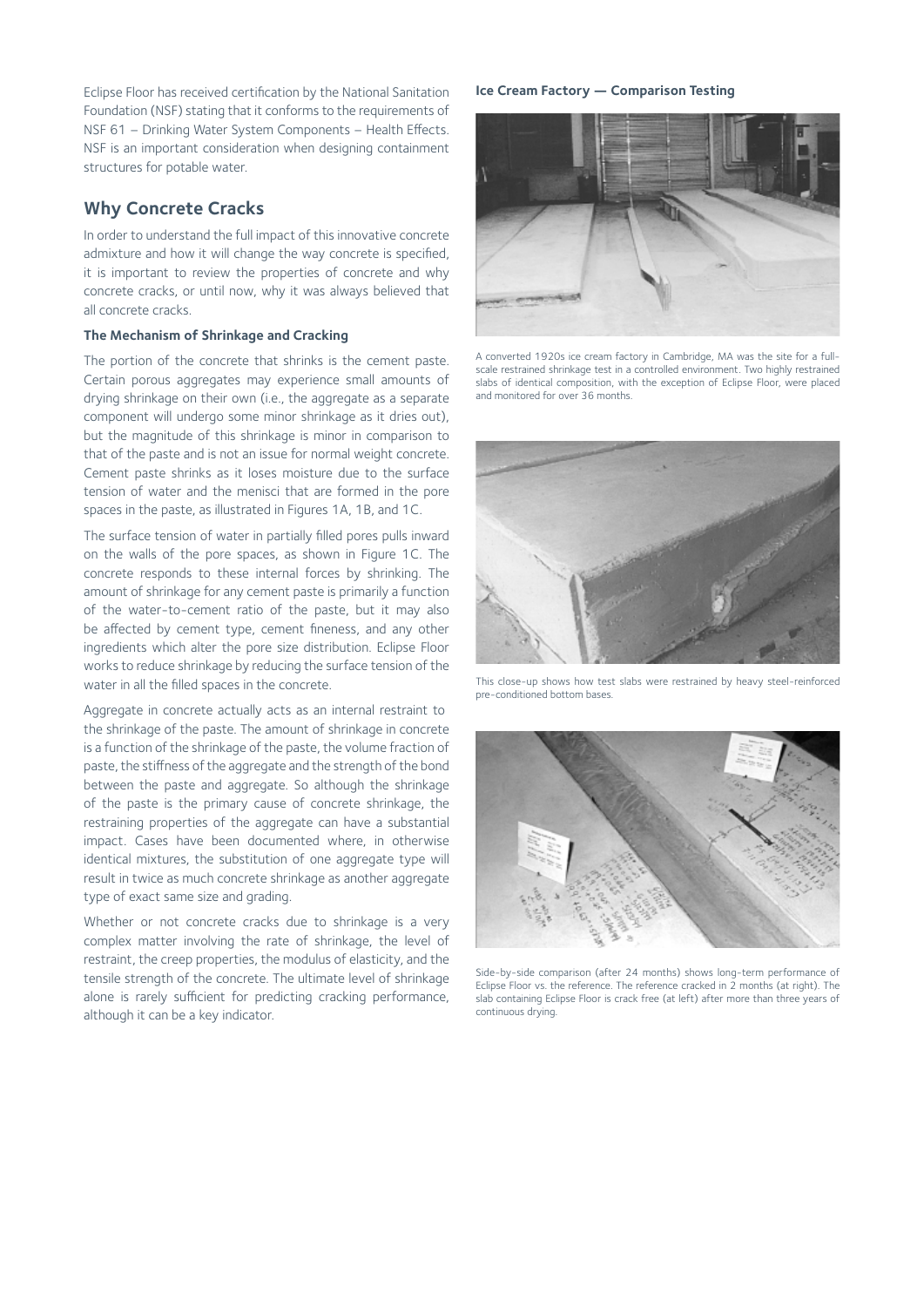GCP Applied Technologies and Lyondell Chemical Company have co-sponsored research currently underway at Northwestern University, and the University of Illinois (administered by NSF Centre for Science and Technology Advanced Cement Based Materials – ACBM). The objective is to develop a computer model that accounts for all the variables mentioned above and utilises fracture mechanics methods to predict cracking due to shrinkage. GCP's R&D team has developed a precursor to this model based on previously published work done at Northwestern. Though this model may not be appropriate for predicting cracking for actual jobs, it can be used to gain insight into the mechanics of cracking of restrained concrete due to drying shrinkage. Figures 2 and 3 show the results of this preliminary model in predicting the buildup of stresses in two highly restrained concrete slabs. The two 10.7m long slabs were constructed of identical concrete except for the addition of Eclipse Floor to one of the mixtures, which resulted in a long-term shrinkage reduction of more than 40%. The model results were consistent with actual observed results. The mixture containing Eclipse Floor has not cracked after more than 36 months whereas the reference slab cracked after 63 days. The primary conclusion from this test (and augmented by the model) is that even in an extremely dry environment (40 to 50% relative humidity), it is possible to produce highly restrained concrete that does not crack due to drying shrinkage. A secondary conclusion revealed by the model is that creep of concrete plays a very large role in relieving the stresses that build up due to restrained shrinkage. Without adequate information on the creep characteristics of a particular concrete mixture, it is very difficult to use any model to predict cracking performance for an assembly containing that mixture.

# **What Shrinkage to Specify?**

How does one determine the appropriate level of shrinkage to specify?

Because of the variability of performance of materials from location to location, no universal standard exists for an acceptable, achievable level of concrete shrinkage. The first step in controlling shrinkage is to determine what can be consistently achieved with the locally available materials. Once this baseline is established the impact of adding Eclipse Floor can be quantified.

With this information the specifier will then know the full range of possibilities with the materials available to the local concrete producers. The next, much more difficult step, is to understand



\* Shrinkage strain measured on unrestrained speciment. Actural large scale members were restrained causing stress to build up.

the impact on cracking for different structures and environments of these different levels of shrinkage performance.

Given all the variables that affect cracking, in addition to shrinkage, the appropriate design tools do not exist today to accurately predict project specific cracking performance. GCP is working to overcome this limitation. Currently the best course of action where cracking is a concern is to minimise the shrinkage as much as possible both through mixture and material optimisation and the inclusion of Eclipse Floor. Although this course of action cannot be guaranteed to eliminate cracking, it is clearly the most effective way to minimise cracking due to drying shrinkage.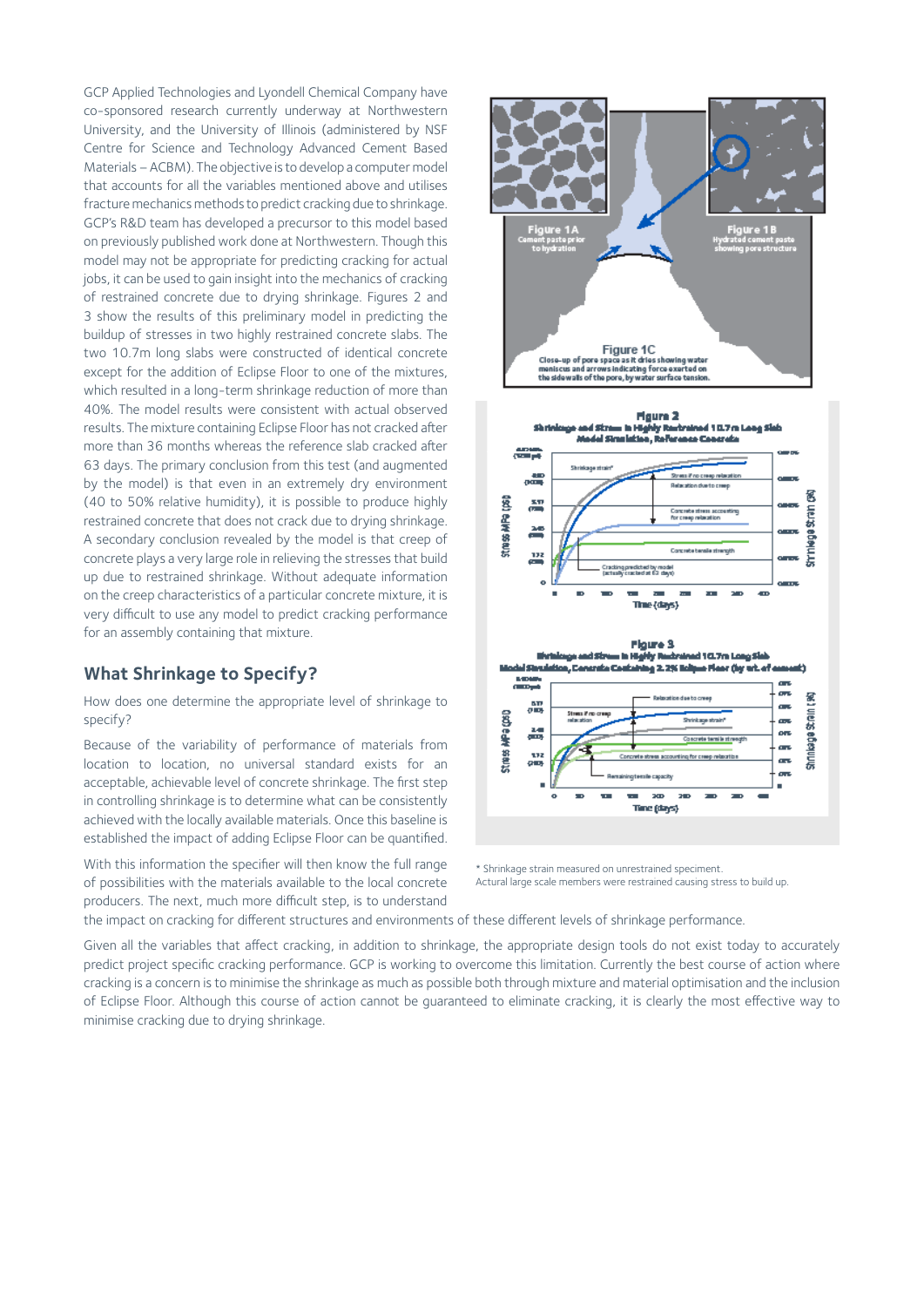# **Putting Eclipse Floor to the Test**

## **Shrinkage Performance**

All of the shrinkage results quoted in this document are based on testing performed in accordance with ASTM C 157-93, which calls for 28-day moist curing. However, ASTM C 494-92 for chemical admixtures refers to C 157 for shrinkage testing and only calls for a 14-day curing period. GCP feels that 28 days of moist curing is rarely indicative of actual field conditions and has therefore based its testing on curing periods ranging from 1 to 14 days.

#### **The Results**

Eclipse Floor, when added to concrete at 2% by weight of cement, provides long-term shrinkage reductions on the order of 25 to 50% across a broad range of mix designs and materials. For 28-day results, which are the basis of many specifications, reductions of 50 to even +80% have been documented. So the product not only reduces long-term shrinkage, it slows down shrinkage in the early stages when concrete is most vulnerable to cracking.

#### **Water-to-Cementitious Ratio**

As previously stated, results vary from mix design to mix design. The primary reason for this variability is the water-tocementitious ratio. Generally speaking, the relative performance (percent shrinkage reduction) is better for lower water-cement ratio concrete as confirmed in Figures 4-6, which summarise a round of testing for three different classes of concrete. (Figures 7-9 show compressive strength performance of these mixes.) These tests showed that for mixes with water-cement ratios of less than 0.60, reductions in 28-day shrinkage of +80% and reductions in 56-day shrinkage of 70%, were achieved at the 1.5% by weight of cement dosage level. With a water-cement ratio of 0.68 and a cement factor of 280kg / m<sup>3</sup>, the level of shrinkage reduction at 28 days and 56 days were 37% and 36% respectively.

#### **Cement**

A second factor that can impact concrete performance is the cement. Different cements behave differently with virtually all admixtures. The same is true with Eclipse Floor. In a mortar study of nine different cementitious materials (seven different cements, one cement combined with fly ash, and the same cement combined with slag) with no curing applied, long-term

**Hgure 4 - ASTM C 157 Shrinings** 3 Day Cure, 280kg / m<sup>2</sup> Cament  $+$  Reference  $\frac{1}{2}$  (x / c  $-$  0.58 .<br>1.5% Editor (w/c - 0.68)  $\sim$ = 1.2% Eclipse + Danscare 19 (w/)  $\sigma$  . **RESITIVES**  $\sim$  $\sim$  $\blacksquare$ × ö Days Since Fabricable Figure 3-ASTM C 157 Shrininge 3 Day Cura, 325kg / m<sup>2</sup> Camant Childrence (w/c - 0.58) .<br>ulu 1.5% Eclique (w/c = 0.58) -0-1.2% Edipse + Dencem 19 (w) c. **K** Shmkage ÷ Days Since Fabrication Floure 6-ASTM C157 Shrinkage 3 Day Cura, 383kg / m<sup>2</sup> Cement **C**-Reference for /c - 0.49 .<br>L1.5% Eclipse (w/c = 0.49)  $\sim$ - 1.2% Eclipse + Denson 19 (w/c max) **The State TO** as shmaegi  $\mathbf{m}_\mathrm{A}$ Ξ 30  $\mathbf{o}$ . Days Shoe Fabrication

shrinkage results varied from 25 to 38%. This reinforces the need to establish shrinkage levels with local materials.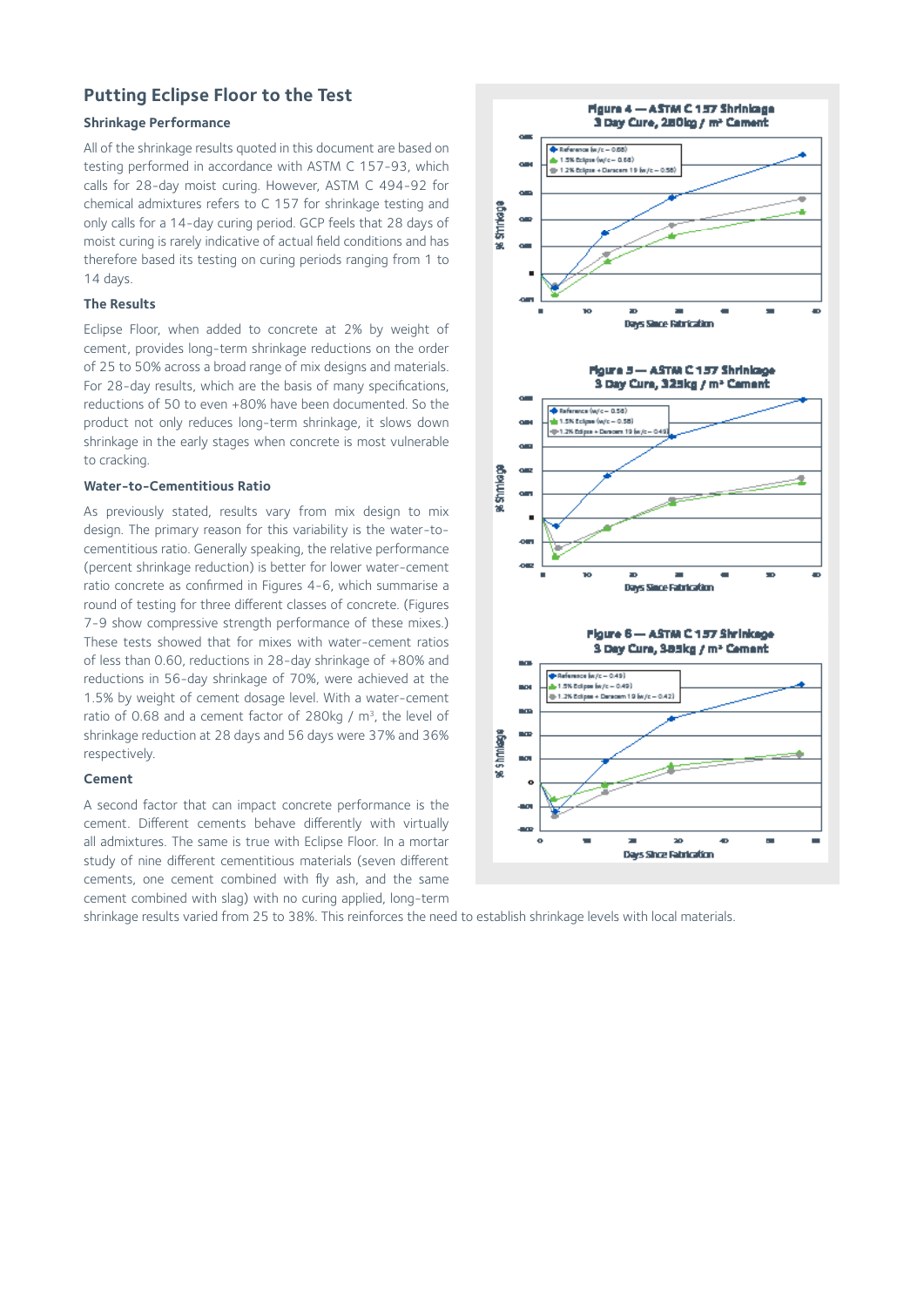## **Curing**

The third very important factor which affects both absolute shrinkage levels and the percent reduction (especially in the early ages) is the level of curing. Figures 10 and 11 contrast the performance of a 390kg / m<sup>3</sup> cement factor and 0.40 watercement ratio mixture with and without curing. At 28 and 56 days the percent reductions due to Eclipse Floor were dramatically increased for the condition with 14-day curing. Beyond 90 days, the percent reductions due to Eclipse Floor tended to be equal for the two conditions, but the absolute levels of shrinkage were reduced at all ages by the longer wet curing condition.

#### **Impact of Compressive Strength**

The inclusion of Eclipse Floor shrinkage-reducing admixture at the 2% dosage level results in a reduction in compressive strength on the order of 0 to 10% at 28 days. In general, the strength reduction is minimised (i.e., a lower percent reduction) for lower water-cement ratio concrete. In many low water-cement ratio mixtures, that are commonly used in durability applications, the actual concrete strengths are significantly higher than the design strengths. In these mixes, the strength reduction due to the addition of Eclipse Floor can be easily accommodated. In other situations a strength reduction of 5 to 10% is not acceptable and the mix design must be adjusted. The recommended method for adjusting a mixture to counteract the strength reduction effect of Eclipse Floor is to use a superplasticiser (or additional superplasticiser such as Daracem® 19 or ADVA®) to provide for a water cut of 7 to 10% relative to the established mixture without Eclipse Floor. Figures 7-9 show the effect on strength with a 15% water cut and reduced Eclipse Floor content. This method resulted in 6 to 7% increases in strength relative to the reference without compromising the shrinkage performance of Eclipse Floor alone (see Figures 4-6 for shrinkage performance).

#### **What is the ASTM Status for Eclipse Floor?**

Table 1 (see back page) shows the results of ASTM C 494-92 testing for Eclipse Floor. Eclipse Floor does not qualify as any specific admixture type, as per C 494; but this is not surprising, since this is the first shrinkage-reducing admixture to be commercialised in North America and no ASTM designation yet exists. However, by going through the process of ASTM qualification testing, independent confirmation of a broad range of concrete properties can be documented. Of primary importance for this product are the shrinkage test results. ASTM



criteria allow an admixture to have as much as 35% greater shrinkage than the reference at 28 days and still be deemed to be "shrinkage". By contrast, concrete containing Eclipse Floor at 1.5% resulted in a 54% reduction in 28-day shrinkage, and concrete containing 1.25% Eclipse Floor plus 0.25% Daracem 19 superplasticiser exhibited a 71% reduction in 28-day shrinkage.

## **Does Eclipse Floor Help Block Curling?**

A key consideration in high quality flatwork is the amount of curling that will take place at joints and cracks due to the moisture gradient in the concrete slab. The top surface of a slab dries out first and shrinks, while the concrete below is still saturated. The slab responds to this differential shrinkage across the thickness by curling up at the edges. For super-flat floors, curling is the least controllable variable affecting final flatness. Restrained curling (due to dowels at joints or gravity loads) is also one of the key reasons for cracking of otherwise unrestrained slabs on grade.

With Eclipse Floor shrinkage-reducing admixture, slabs curl less because the top surface shrinks less as it dries. In addition, Eclipse Floor alters the way water migrates through concrete, resulting in a more uniform moisture profile. The end result is even greater reduction in curling than would be predicted based on the reductions in shrinkage. So far this effect has only been quantified in small laboratory specimens, but tests are ongoing to confirm the effect on larger slabs more representative of field concrete.

## **Does Eclipse Floor Reduce Thermal Cracking?**

Although most cracks occurring in hardened flatwork are attributed to drying shrinkage, a large percentage are actually due to thermal effects. There are two basic types of thermal cracks. The first is due to temperature differences within a section of concrete. A temperature differential of 19°C within 300mm is usually considered enough to cause cracking. The second type is due to the volume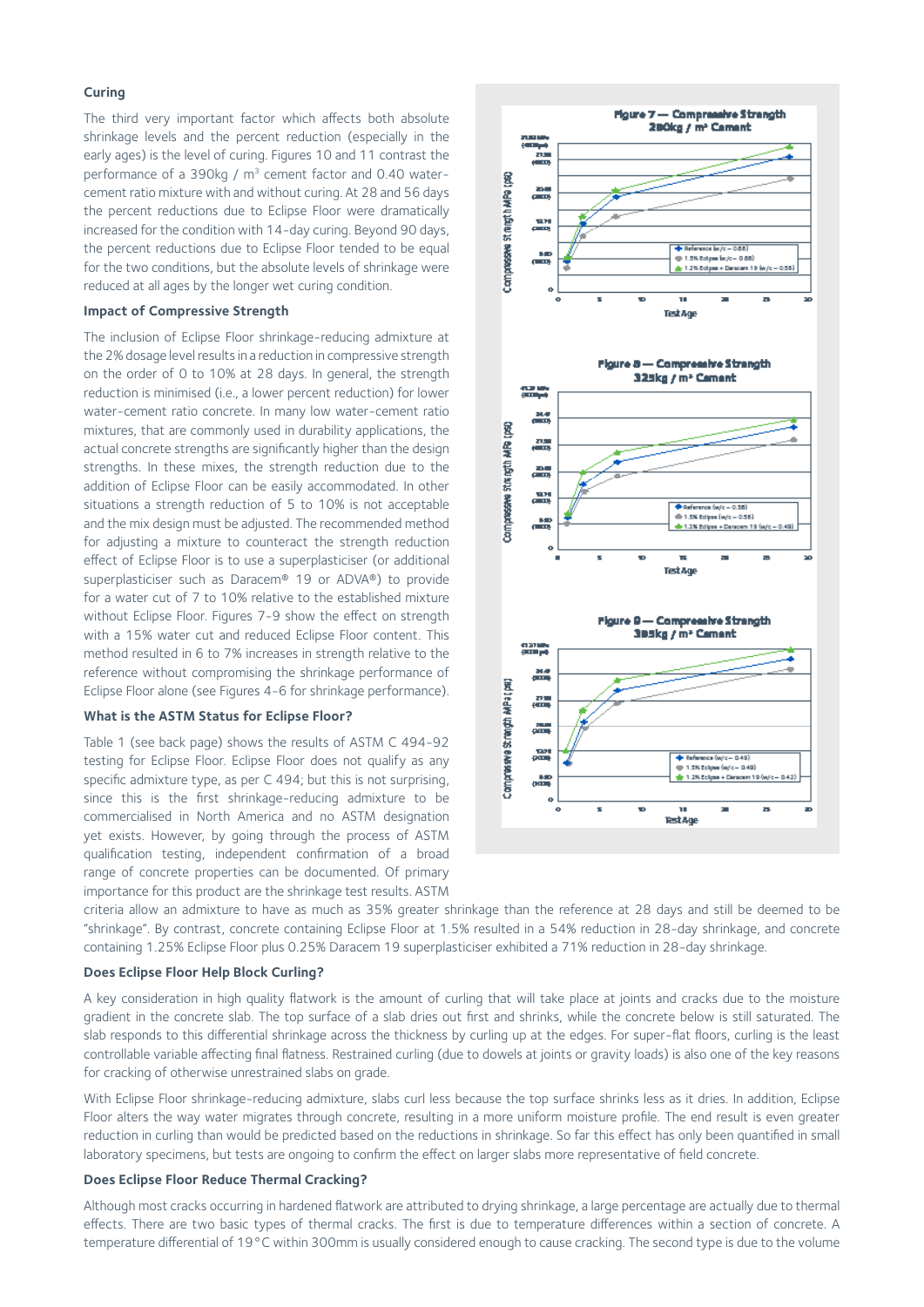change that concrete goes through as it cools. Within 24 hours of placing, concrete temperatures can reach anywhere from 11 to 28°C hotter than ambient temperatures. Concrete sets and gains strength in this hot condition. As the concrete cools it contracts. In extreme conditions concrete may contract as much in three days due to thermal conditions as it does in a year due to drying shrinkage. This thermal contraction is an undiagnosed cause of cracking in many conditions where the cracking appears within the first weeks after placement.

Eclipse Floor shrinkage-reducing admixture does not alter the coefficient of thermal expansion (contraction) of concrete, but it does alter the rate of heat generation due to hydration, resulting in lower peak temperatures and less postpeak thermal contraction. This reduced hydration activity is manifested in the lower concrete strengths observed when using Eclipse Floor. For mixtures where additional water must be cut (or cement added) to regain the strength, the effect of this heat reduction is counteracted. For the types of mixtures used in bridge decks, parking garages, and marine structures, where low watercement ratios are dictated by durability concerns, the concrete is often substantially over designed for strength. In these cases the heat reduction induced by Eclipse Floor can be a significant factor in reducing the likelihood of cracking.



| <b>Mix</b>                               | <b>Reference</b> | Eclipse Floor (1.5%)        | Eclipse Floor (1.25%) +<br><b>HRWR (0.25%)</b> |
|------------------------------------------|------------------|-----------------------------|------------------------------------------------|
| Water to cement ratio                    | 0.52             | 0.48                        | 0.45                                           |
| % Water Cut                              |                  | 8%                          | 14%                                            |
| Slump mm                                 | 100              | 90                          | 75                                             |
| % Entrained Air                          | 5.4              | 5.7                         | 5.4                                            |
| Initial Set Time (min.)                  | 210              | 244                         | 262                                            |
| Final Set Time (min.)                    | 462              | 485                         | 574                                            |
| 1 Day Compressive Strength<br>MPa (psi)  | 11.00 (1595)     | 10.52 (1525)<br>96% of ref  | 10.96 (1590)<br>100% of ref                    |
| 3 Day Compressive Strength<br>MPa (psi)  | 19.27 (2795)     | 20.75 (3010)<br>107% of ref | 24.27 (3520)<br>126% of ref                    |
| 7 Day Compressive Strength<br>MPa (psi)  | 28.23 (4095)     | 27.72 (4020)<br>98% of ref  | 31.82 (4615)<br>113% of ref                    |
| 28 Day Compressive Strength<br>MPa (psi) | 39.68 (5755)     | 40.96 (5940)<br>102% of ref | 43.86 (6365)<br>111% of ref                    |
| 3 Day Flexural Strength MPa<br>(psi)     | 3.16(458)        | 3.14(456)<br>99% of ref     | 3.57(518)<br>102% of ref                       |
| 7 Day Flexural Strength MPa<br>(psi)     | 4.01 (582)       | 3.97 (576)<br>99% of ref    | 4.41(640)<br>110% of ref                       |
| 28 Day Flexural Strength MPa<br>(psi)    | 4.78 (693)       | 4.87 (706)<br>102% of ref   | 4.71 (683)<br>99% of ref                       |
| 28 Day Shrinkage (%)                     | 0.028            | 0.013<br>54% reduction      | 0.008<br>71% reduction                         |
| 56 Day Shrinkage (%)                     | 0.056            | 0.038<br>32% reduction      | 0.032<br>43% reduction                         |
| 120 Day Shrinkage (%)                    | 0.063            | 0.046<br>26% reduction      | 0.039<br>38% reduction                         |

#### **Table 1 - ASTM C 494 Results**